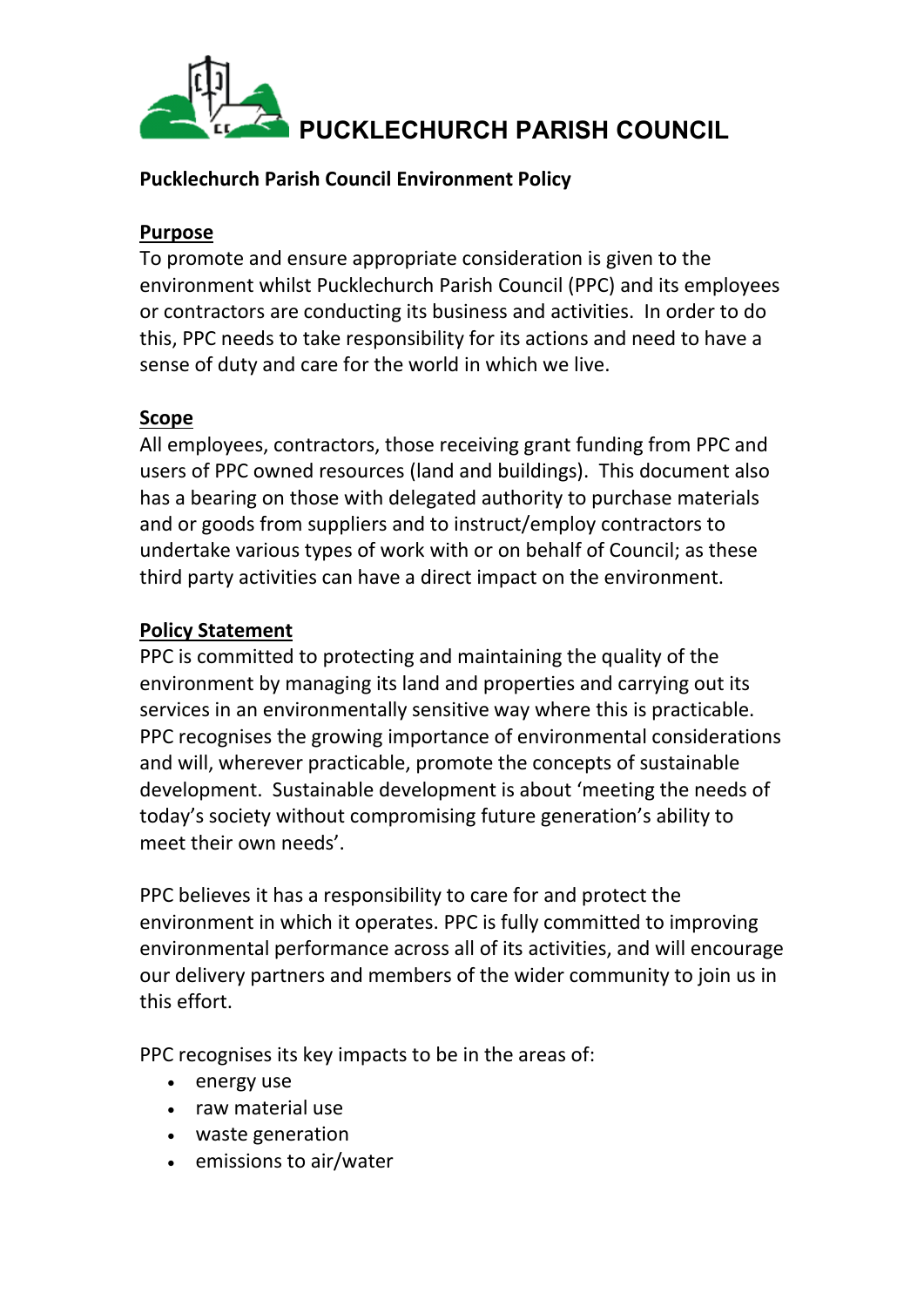

- water use
- transport
- procurement It will strive to:
- Adopt the highest environmental standards in all areas of operation, meeting and exceeding all relevant legislative requirements.
- Assess its activities and identify areas where it can minimise impacts.
- Minimise waste through careful and efficient use of all materials and energy.
- Purchase sustainable products wherever feasible [e.g. recycled, FSC or low environmental impact products and energy from renewable sources].
- Publicise its environmental position.
- Ensure contractors use good environmental practice and encourage involvement in environmental action.
- Reduce risks from environmental, health or safety hazards for parishioners.
- Adopt an environmentally sound transport strategy.
- Aim to include environmental and ethical considerations in purchasing decisions where appropriate.
- Assist in developing solutions to environmental problems.
- Continually assess the environmental impact of all our operations.

#### **Energy**

PPC will reduce the amount of energy and water it uses by careful housekeeping and where possible use energy from sustainable sources.

#### **Paper**

PPC will reduce the amount of paper it uses by:

- Writing and printing on both sides of the paper whenever possible
- Filing photocopies for use at a later date if appropriate
- Sending information electronically where appropriate
- Buying paper that is environmentally friendly

Any paper that cannot be re-used will be recycled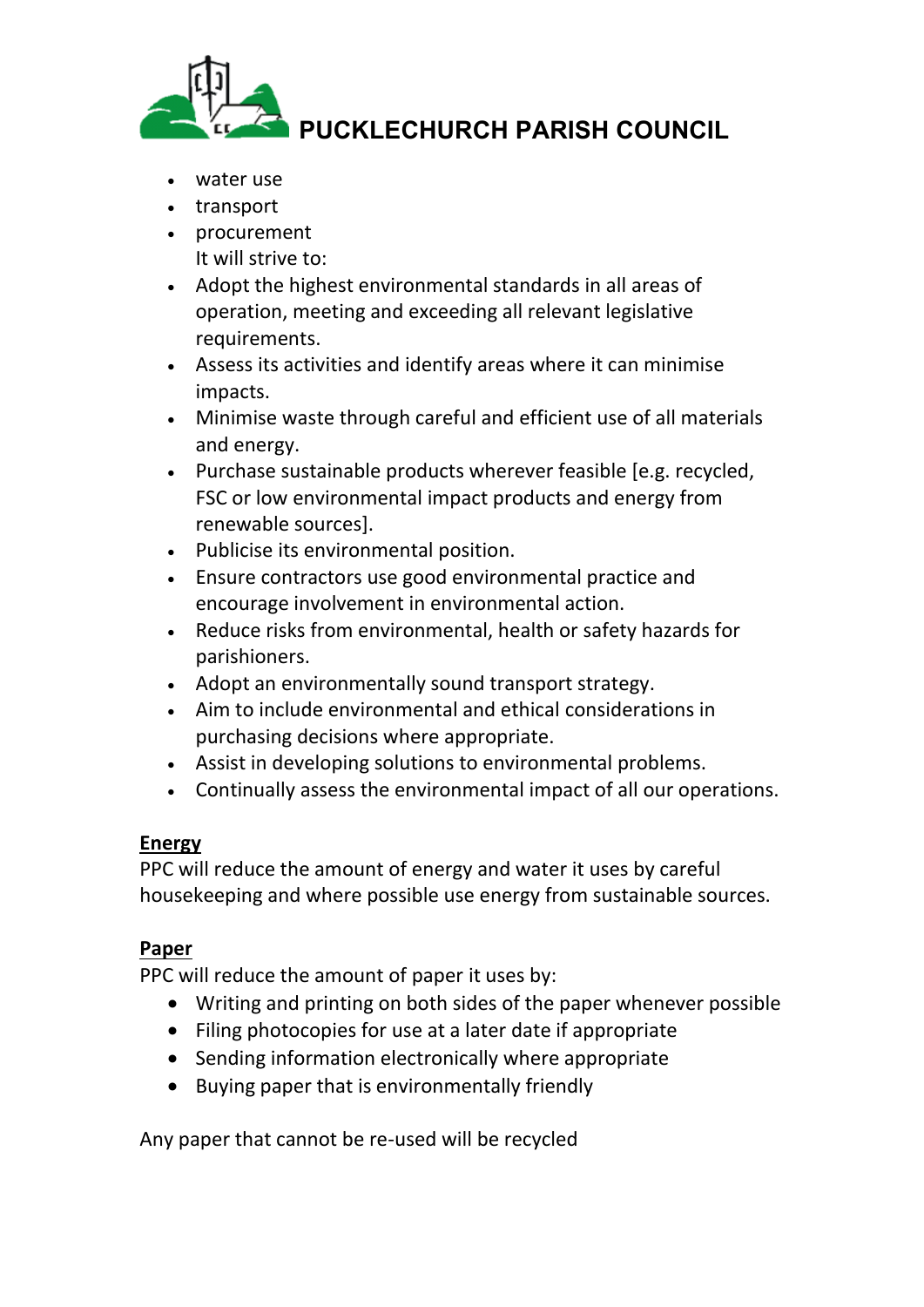

### **Purchasing & Contracts**

Where possible and practicable PPC will purchase its goods and services from local suppliers who share the Council's environmental viewpoint:

- Purchase and use products, which have been manufactured from recycled materials and can be disposed of in an environmentally sustainable way.
- Use contractors (as and when required) who share the Council's environmental objectives or when working for the Council, adopt equivalent environmental standards.

## **Waste Disposal**

Council (and contractors) will aim to reduce the amount of waste produced and where practicable recycle/re-use so reducing the amount of waste that goes into landfill.

PPC fully supports South Gloucestershire Council's recycling door step/kerbside collection scheme and will support and promote recycling facilities within the Parish.

All other forms of green waste collected (where practicable) will be recycled through Composters and turned into a garden mulch/soil for use in Council maintained areas.

#### **Management and Maintenance**

Council (or council contractors) will:

- Asses chemicals used, ensuring there is appropriate safe disposal
- Minimise the use of harmful pesticides and herbicides.
- Compost and shred green waste and not use burning
- Routinely service and maintain equipment to ensure efficient operation.

# **Transport**

Council will liase with the County Council and other relevant bodies in embracing all initiatives aimed at encouraging the use of, and improvements to, the public transport infrastructure. This will include schemes aimed at increasing the number of people who walk or cycle to